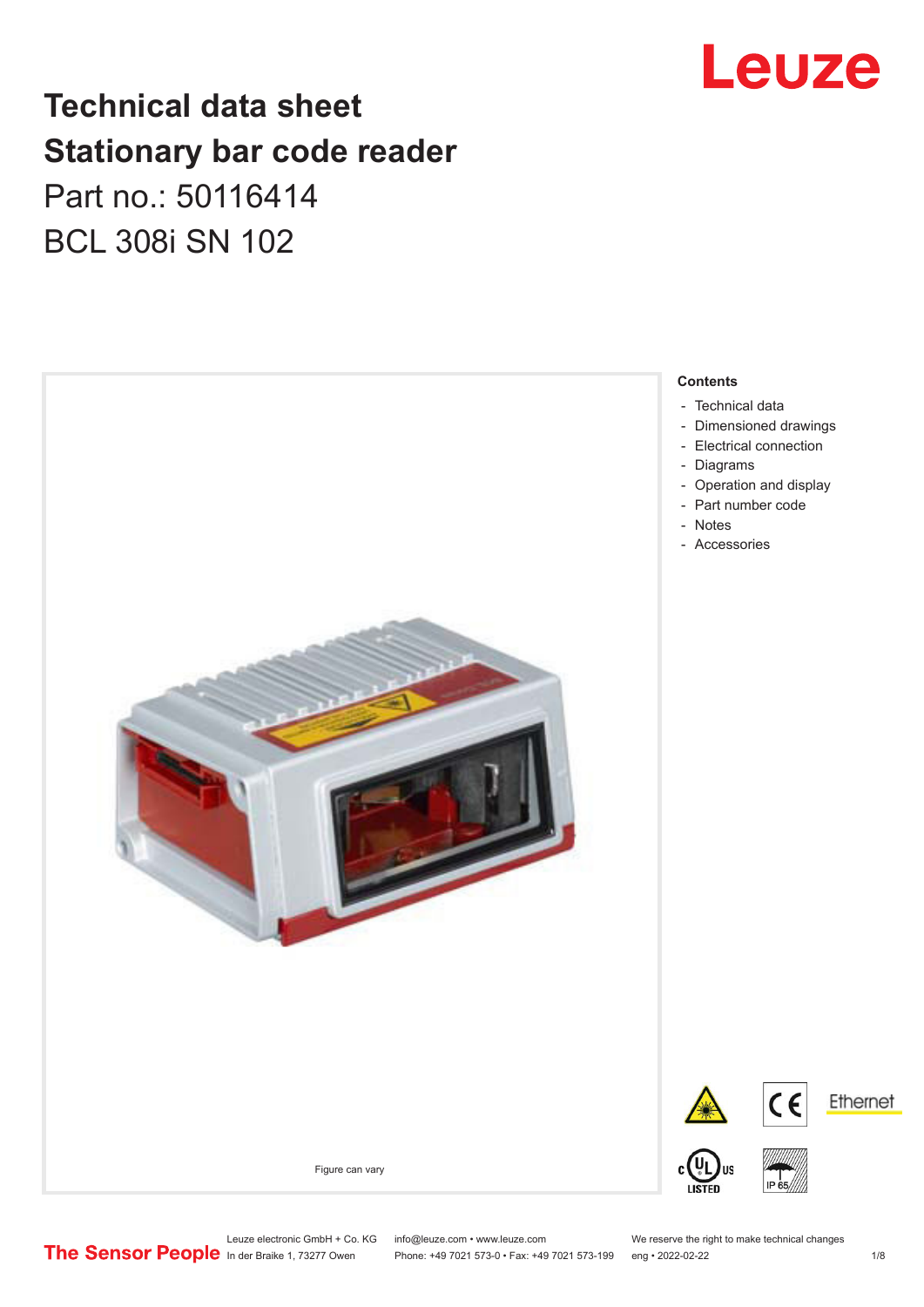### <span id="page-1-0"></span>**Technical data**

# Leuze

| <b>Basic data</b>                               |                                    |
|-------------------------------------------------|------------------------------------|
| Series                                          | <b>BCL 300i</b>                    |
| <b>Functions</b>                                |                                    |
| <b>Functions</b>                                | Alignment mode                     |
|                                                 | AutoConfig                         |
|                                                 | AutoControl                        |
|                                                 | AutoReflAct                        |
|                                                 | Code fragment technology           |
|                                                 | <b>LED</b> indicator               |
|                                                 | Reference code comparison          |
| <b>Characteristic parameters</b>                |                                    |
| <b>MTTF</b>                                     | 110 years                          |
| <b>Read data</b>                                |                                    |
| Code types, readable                            | 2/5 Interleaved                    |
|                                                 | Codabar                            |
|                                                 | Code 128                           |
|                                                 | Code 39                            |
|                                                 | Code 93                            |
|                                                 | <b>EAN 8/13</b>                    |
|                                                 | GS1 Databar Expanded               |
|                                                 | <b>GS1 Databar Limited</b>         |
|                                                 | <b>GS1 Databar Omnidirectional</b> |
|                                                 | <b>UPC</b>                         |
| Scanning rate, typical                          | $1,000$ scans/s                    |
| Bar codes per reading gate, max.<br>number      | 64 Piece(s)                        |
| <b>Optical data</b>                             |                                    |
| <b>Reading distance</b>                         | 50  160 mm                         |
| <b>Light source</b>                             | Laser, Red                         |
| Wavelength                                      | 655 nm                             |
| Laser class                                     | 1, IEC/EN 60825-1:2014             |
| <b>Transmitted-signal shape</b>                 | Continuous                         |
| Usable opening angle (reading field<br>opening) | 60°                                |
| <b>Modulus size</b>                             | $0.1270.2$ mm                      |
| <b>Reading method</b>                           | Line scanner                       |
| <b>Beam deflection</b>                          | Via rotating polygon wheel         |
| Light beam exit                                 | Front                              |
| <b>Electrical data</b>                          |                                    |
| <b>Protective circuit</b>                       | Polarity reversal protection       |
| Performance data                                |                                    |
| Supply voltage U <sub>R</sub>                   | 18  30 V, DC                       |
| Power consumption, max.                         | 4.5 W                              |

| 2014           | Design                         | Cubic                        |
|----------------|--------------------------------|------------------------------|
|                | Dimension (W x H x L)          | 95 mm x 44 mm x 68 mm        |
|                | <b>Housing material</b>        | Metal                        |
|                | <b>Metal housing</b>           | Diecast aluminum             |
|                | Lens cover material            | Glass                        |
|                | Net weight                     | 270 <sub>g</sub>             |
| wheel          | <b>Housing color</b>           | Red                          |
|                |                                | Silver                       |
|                | Type of fastening              | Dovetail grooves             |
|                |                                | Fastening on back            |
| <b>tection</b> |                                | Via optional mounting device |
|                | <b>Operation and display</b>   |                              |
|                | Type of display                | LED                          |
|                | <b>Number of LEDs</b>          | 2 Piece(s)                   |
|                | Type of configuration          | Via web browser              |
|                | <b>Environmental data</b>      |                              |
|                | Ambient temperature, operation | 040 °C                       |
|                | Ambient temperature, storage   | $-20$ 70 °C                  |

**Relative humidity (non-condensing)** 0 ... 90 %

**Ethernet**

**Service interface**

**USB**

**Connection**

**Connection 1**

**Mechanical data**

**Architecture** Client

Address assignment **DHCP** 

**Transmission speed** 10 Mbit/s

**Function** Process **Switch functionality Integrated Transmission protocol** TCP/IP, UDP

**Type** USB 2.0

**Number of connections** 1 Piece(s)

**Function** BUS IN

**No. of pins** 32 -pin **Type** Male

Server

100 Mbit/s

Service

BUS OUT

**Type of connection** Plug connector, It is essential to use a

device.

Connection to device Data interface PWR / SW IN / OUT Service interface

connection unit when commissioning the

Manual address assignment

**Configuration** via software

| Performance data              |
|-------------------------------|
| Supply voltage U <sub>B</sub> |
| Power consumption, max.       |
| Inputs/outputs selectable     |

**Output current, max.** 60 mA **Number of inputs/outputs selectable** 2 Piece(s) **Input current, max.** 8 mA

#### **Interface**

**Type** Ethernet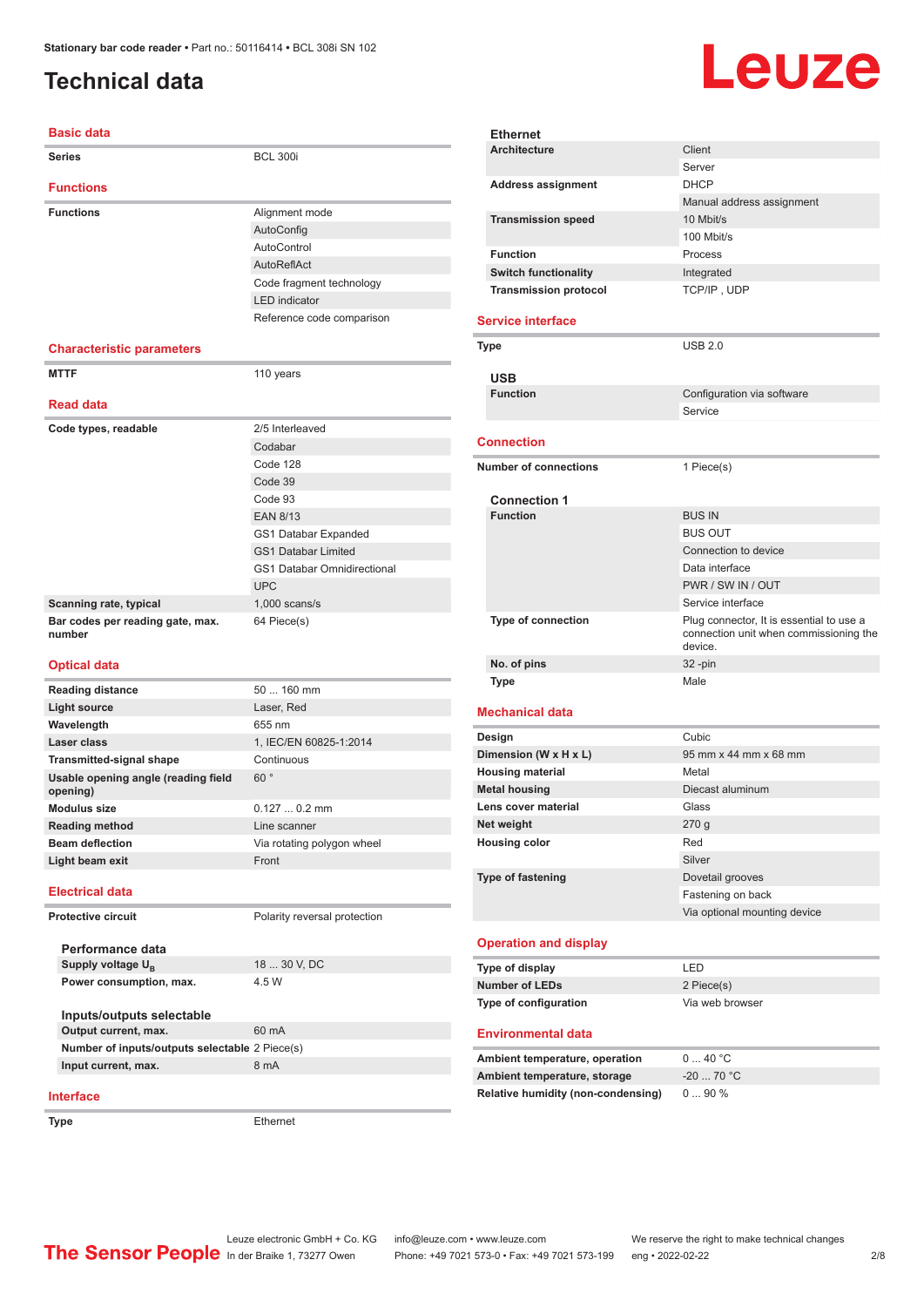### <span id="page-2-0"></span>**Technical data**

# Leuze

#### **Certifications**

| Degree of protection                                               | IP 65                    |
|--------------------------------------------------------------------|--------------------------|
| <b>Protection class</b>                                            | Ш                        |
| <b>Certifications</b>                                              | c UL US                  |
| Test procedure for EMC in accordance EN 55022                      |                          |
| with standard                                                      | EN 61000-4-2, -3, -4, -6 |
| Test procedure for shock in<br>accordance with standard            | IEC 60068-2-27, test Ea  |
| Test procedure for continuous shock<br>in accordance with standard | IEC 60068-2-29, test Eb  |
| Test procedure for vibration in<br>accordance with standard        | IEC 60068-2-6, test Fc   |

#### **Classification**

| <b>Customs tariff number</b> | 84719000 |
|------------------------------|----------|
| <b>ECLASS 5.1.4</b>          | 27280102 |
| <b>ECLASS 8.0</b>            | 27280102 |
| <b>ECLASS 9.0</b>            | 27280102 |
| ECLASS 10.0                  | 27280102 |
| <b>ECLASS 11.0</b>           | 27280102 |
| ECLASS 12.0                  | 27280102 |
| <b>ETIM 5.0</b>              | EC002550 |
| <b>ETIM 6.0</b>              | EC002550 |
| <b>ETIM 7.0</b>              | EC002550 |

#### **Dimensioned drawings**

All dimensions in millimeters

 $\overline{A}$ 





- A Optical axis
- B M4 thread (5 deep)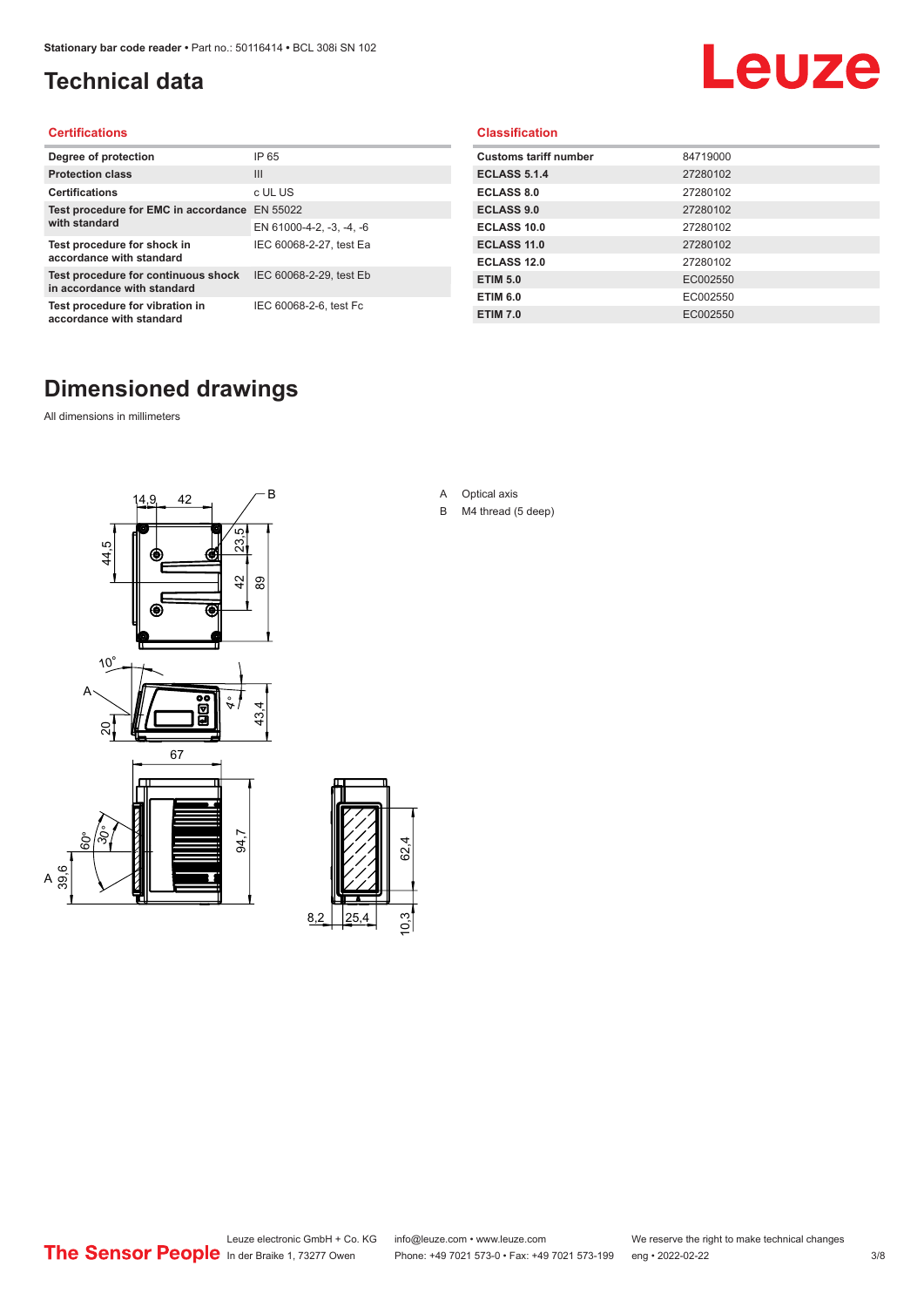#### <span id="page-3-0"></span>**Electrical connection**

## Leuze

#### **Connection 1**

| <b>Function</b>    | <b>BUS IN</b>                                                              |
|--------------------|----------------------------------------------------------------------------|
|                    | <b>BUS OUT</b>                                                             |
|                    | Connection to device                                                       |
|                    | Data interface                                                             |
|                    | PWR / SW IN / OUT                                                          |
|                    | Service interface                                                          |
| Type of connection | Plug connector                                                             |
| Type of connection | It is essential to use a connection unit when<br>commissioning the device. |
| No. of pins        | $32 - pin$                                                                 |
| Type               | Male                                                                       |

#### **Diagrams**

#### Reading field curve



x Reading field distance [mm]

y Reading field width [mm]

### **Operation and display**

| <b>LED</b> |            | <b>Display</b>                        | <b>Meaning</b>                  |
|------------|------------|---------------------------------------|---------------------------------|
|            | <b>PWR</b> | Green, flashing                       | Device ok, initialization phase |
|            |            | Green, continuous light               | Device OK                       |
|            |            | Green, briefly off - on               | Reading successful              |
|            |            | green, briefly off - briefly red - on | Reading not successful          |
|            |            | Orange, continuous light              | Service mode                    |
|            |            |                                       |                                 |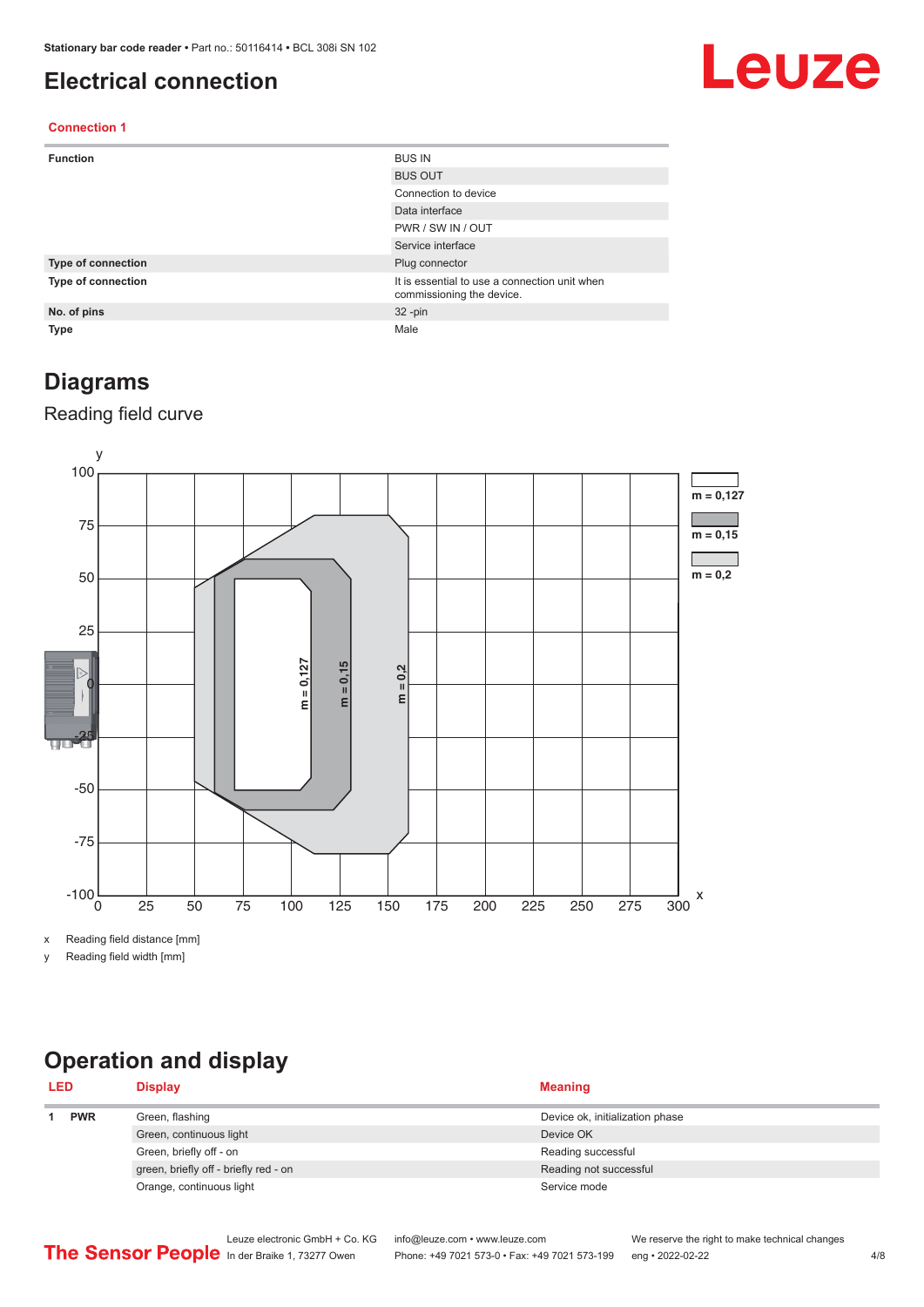#### <span id="page-4-0"></span>**Operation and display**

## Leuze

| LED         |            | <b>Display</b>          | <b>Meaning</b>         |
|-------------|------------|-------------------------|------------------------|
|             | <b>PWR</b> | Red, flashing           | Device OK, warning set |
|             |            | Red, continuous light   | Error, device error    |
| $2^{\circ}$ | <b>BUS</b> | Green, flashing         | Initialization         |
|             |            | Green, continuous light | Bus operation ok       |
|             |            | Red, flashing           | Communication error    |
|             |            | Red, continuous light   | Bus error              |

#### **Part number code**

Part designation: **BCL XXXX YYZ AAA BB CCCC**

| <b>BCL</b>         | <b>Operating principle</b><br>BCL: bar code reader                                                                                                                                                                                       |
|--------------------|------------------------------------------------------------------------------------------------------------------------------------------------------------------------------------------------------------------------------------------|
| <b>XXXX</b>        | Series/interface (integrated fieldbus technology)<br>300i: RS 232 / RS 422 (stand-alone)<br>301i: RS 485 (multiNet slave)<br>304i: PROFIBUS DP<br>308i: EtherNet TCP/IP, UDP<br>338i: EtherCAT<br>348i: PROFINET RT<br>358i: EtherNet/IP |
| YY                 | <b>Scanning principle</b><br>S: line scanner (single line)<br>R1: line scanner (raster)<br>O: oscillating-mirror scanner (oscillating mirror)                                                                                            |
| z                  | <b>Optics</b><br>N: High Density (close)<br>M: Medium Density (medium distance)<br>F: Low Density (remote)<br>L: Long Range (very large distances)<br>J: ink-jet (depending on the application)                                          |
| <b>AAA</b>         | <b>Beam exit</b><br>100: lateral<br>102: front                                                                                                                                                                                           |
| <b>BB</b>          | <b>Special equipment</b><br>D: With display<br>H: With heating<br>DH: optionally with display and heating<br>P: plastic exit window                                                                                                      |
| CCCC               | <b>Functions</b><br>F007: optimized process data structure                                                                                                                                                                               |
| <b>Sales State</b> |                                                                                                                                                                                                                                          |

| <b>Note</b>                                                                                       |
|---------------------------------------------------------------------------------------------------|
| Vector A list with all available device types can be found on the Leuze website at www.leuze.com. |

#### **Notes**

| Observe intended use!                                                                                                                                                                                                      |
|----------------------------------------------------------------------------------------------------------------------------------------------------------------------------------------------------------------------------|
| $\%$ This product is not a safety sensor and is not intended as personnel protection.<br>₹ The product may only be put into operation by competent persons.<br>♦ Only use the product in accordance with its intended use. |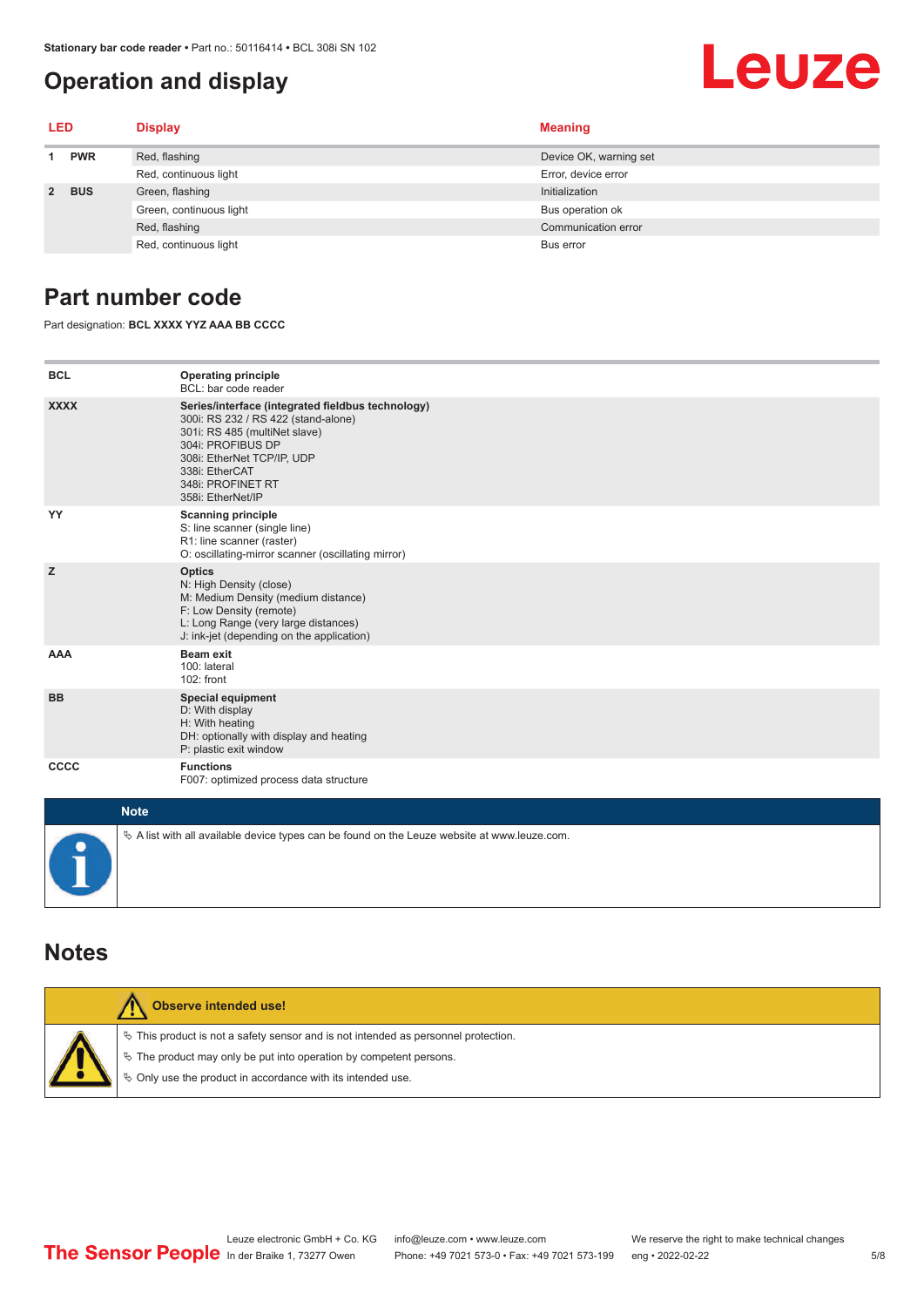#### <span id="page-5-0"></span>**Notes**

| <b>ATTENTION! LASER RADIATION - CLASS 1 LASER PRODUCT</b>                                                                                                                                                                                                                                                                                                                                                                                                                                                                                                   |
|-------------------------------------------------------------------------------------------------------------------------------------------------------------------------------------------------------------------------------------------------------------------------------------------------------------------------------------------------------------------------------------------------------------------------------------------------------------------------------------------------------------------------------------------------------------|
| The device satisfies the requirements of IEC/EN 60825-1:2014 safety requlations for a product of laser class 1 and complies with 21 CFR 1040.10 except<br>for conformance with IEC 60825-1 Ed. 3., as described in Laser Notice No. 56, dated May 8, 2019.<br>$\%$ Observe the applicable statutory and local laser protection regulations.<br>$\%$ The device must not be tampered with and must not be changed in any way.<br>There are no user-serviceable parts inside the device.<br>Repairs must only be performed by Leuze electronic GmbH + Co. KG. |

#### **Accessories**

#### Connection technology - Connection cables

|      | Part no. | <b>Designation</b>      | <b>Article</b>   | <b>Description</b>                                                                                                                                                                            |
|------|----------|-------------------------|------------------|-----------------------------------------------------------------------------------------------------------------------------------------------------------------------------------------------|
| \ll. | 50132079 | KD U-M12-5A-V1-<br>050  | Connection cable | Connection 1: Connector, M12, Axial, Female, A-coded, 5-pin<br>Connection 2: Open end<br>Shielded: No<br>Cable length: 5,000 mm<br>Sheathing material: PVC                                    |
|      | 50135074 | KS ET-M12-4A-P7-<br>050 | Connection cable | Suitable for interface: Ethernet<br>Connection 1: Connector, M12, Axial, Male, D-coded, 4-pin<br>Connection 2: Open end<br>Shielded: Yes<br>Cable length: 5,000 mm<br>Sheathing material: PUR |

#### Connection technology - Interconnection cables

|                           |                                                                                                                                                                                                                                | Part no. | <b>Designation</b>                     | <b>Article</b>        | <b>Description</b>                                                                                                                                                                                                               |
|---------------------------|--------------------------------------------------------------------------------------------------------------------------------------------------------------------------------------------------------------------------------|----------|----------------------------------------|-----------------------|----------------------------------------------------------------------------------------------------------------------------------------------------------------------------------------------------------------------------------|
| $\frac{1}{\sqrt{2}}$<br>Ħ | $\Box$                                                                                                                                                                                                                         | 50117011 | <b>KB USB A - USB</b><br>miniB         | Service line          | Suitable for interface: USB<br>Connection 1: USB<br>Connection 2: USB<br>Shielded: Yes<br>Cable length: 1,500 mm<br>Sheathing material: PVC                                                                                      |
|                           |                                                                                                                                                                                                                                | 50137078 | <b>KSS ET-M12-4A-</b><br>M12-4A-P7-050 | Interconnection cable | Suitable for interface: Ethernet<br>Connection 1: Connector, M12, Axial, Male, D-coded, 4-pin<br>Connection 2: Connector, M12, Axial, Male, D-coded, 4-pin<br>Shielded: Yes<br>Cable length: 5,000 mm<br>Sheathing material: PUR |
|                           | the filled the control in the control in the control in the control in the control in the control in the control in the control in the control in the control in the control in the control in the control in the control in t | 50135081 | <b>KSS ET-M12-4A-</b><br>RJ45-A-P7-050 | Interconnection cable | Suitable for interface: Ethernet<br>Connection 1: Connector, M12, Axial, Male, D-coded, 4-pin<br>Connection 2: RJ45<br>Shielded: Yes<br>Cable length: 5,000 mm<br>Sheathing material: PUR                                        |

Leuze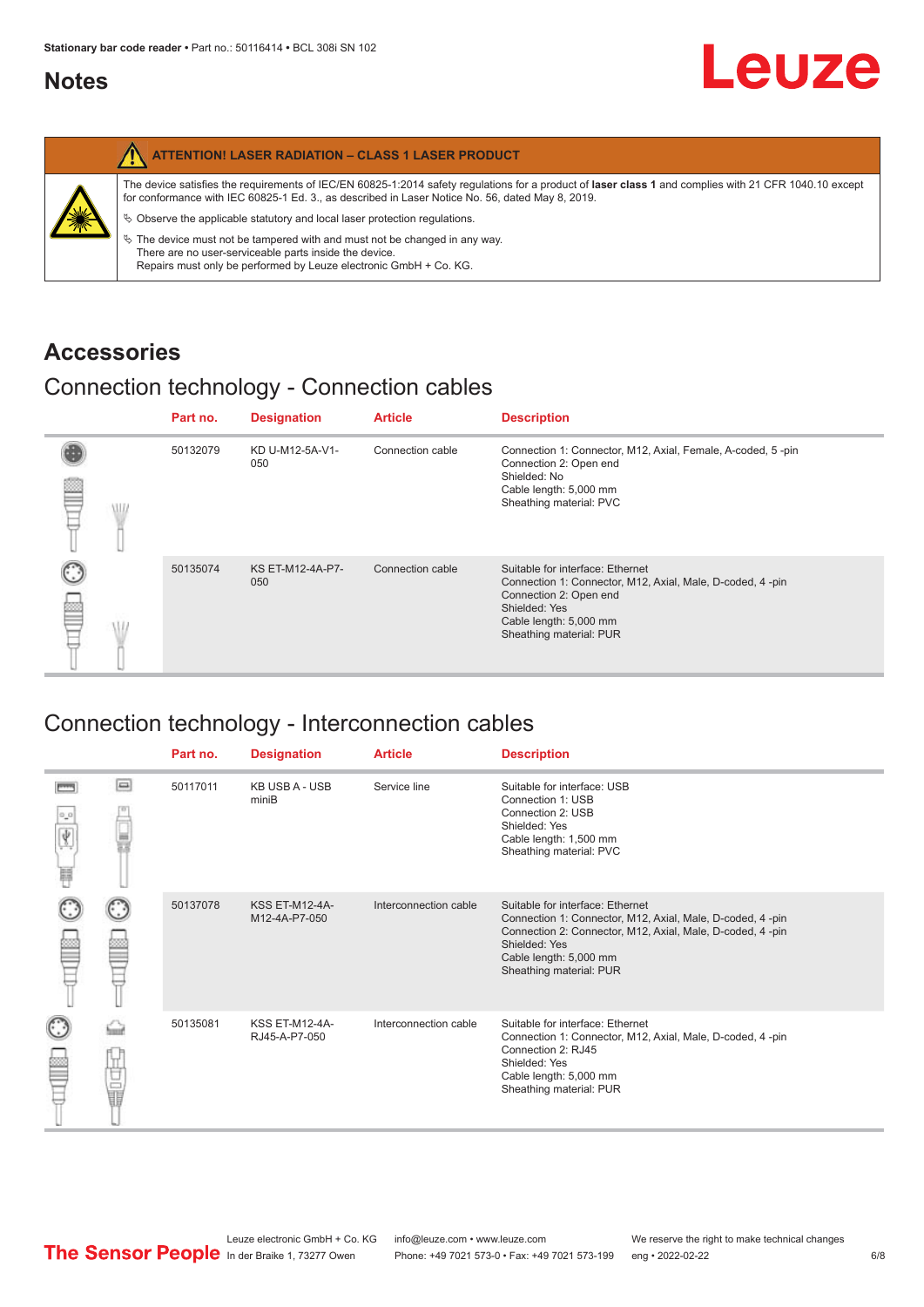**Accessories**

# Leuze

### Connection technology - Connection boxes

| Part no.   | <b>Designation</b> | <b>Article</b>  | <b>Description</b>                                                                                                                               |
|------------|--------------------|-----------------|--------------------------------------------------------------------------------------------------------------------------------------------------|
| 50131255 * | ME 308 103         | Connection unit | Suitable for: BCL 308i<br>Suitable for interface: Ethernet<br>Number of connections: 4 Piece(s)<br>Connection: Cable with connector, M12, 900 mm |
| 50131254 * | ME 308 104         | Connection unit | Suitable for: BCL 308i<br>Suitable for interface: Ethernet<br>Number of connections: 5 Piece(s)<br>Connection: Cable with connector, M12, 900 mm |
| 50116466 * | MK 308             | Connection unit | Suitable for: BCL 308i<br>Suitable for interface: Ethernet<br>Number of connections: 4 Piece(s)<br>Connection: Terminal                          |
| 50114823 * | <b>MS 308</b>      | Connection unit | Suitable for: BCL 308i<br>Suitable for interface: Ethernet<br>Number of connections: 4 Piece(s)<br>Connection: Connector, M12                    |

\* Necessary accessories, please order separately

### Mounting technology - Mounting brackets

|        | Part no. | <b>Designation</b> | <b>Article</b>  | <b>Description</b>                                                                                                                                                                            |
|--------|----------|--------------------|-----------------|-----------------------------------------------------------------------------------------------------------------------------------------------------------------------------------------------|
| $\sim$ | 50121433 | BT 300 W           | Mounting device | Design of mounting device: Angle, L-shape<br>Fastening, at system: Through-hole mounting<br>Mounting bracket, at device: Screw type<br>Type of mounting device: Adjustable<br>Material: Metal |

#### Mounting technology - Rod mounts

| Part no. | <b>Designation</b> | <b>Article</b>  | <b>Description</b>                                                                                                                                                                                                                                                |
|----------|--------------------|-----------------|-------------------------------------------------------------------------------------------------------------------------------------------------------------------------------------------------------------------------------------------------------------------|
| 50121435 | $BT 56 - 1$        | Mounting device | Functions: Static applications<br>Design of mounting device: Mounting system<br>Fastening, at system: For 12 mm rod, For 14 mm rod, For 16 mm rod<br>Mounting bracket, at device: Clampable<br>Material: Metal<br>Tightening torque of the clamping jaws: $8 N·m$ |

#### Mounting technology - Other

| Part no. | <b>Designation</b> | <b>Article</b>  | <b>Description</b>                                                                                                                                 |
|----------|--------------------|-----------------|----------------------------------------------------------------------------------------------------------------------------------------------------|
| 50124941 | <b>BTU 0300M-W</b> | Mounting device | Fastening, at system: Through-hole mounting<br>Mounting bracket, at device: Clampable, Groove mounting, Suited for M4<br>screws<br>Material: Metal |